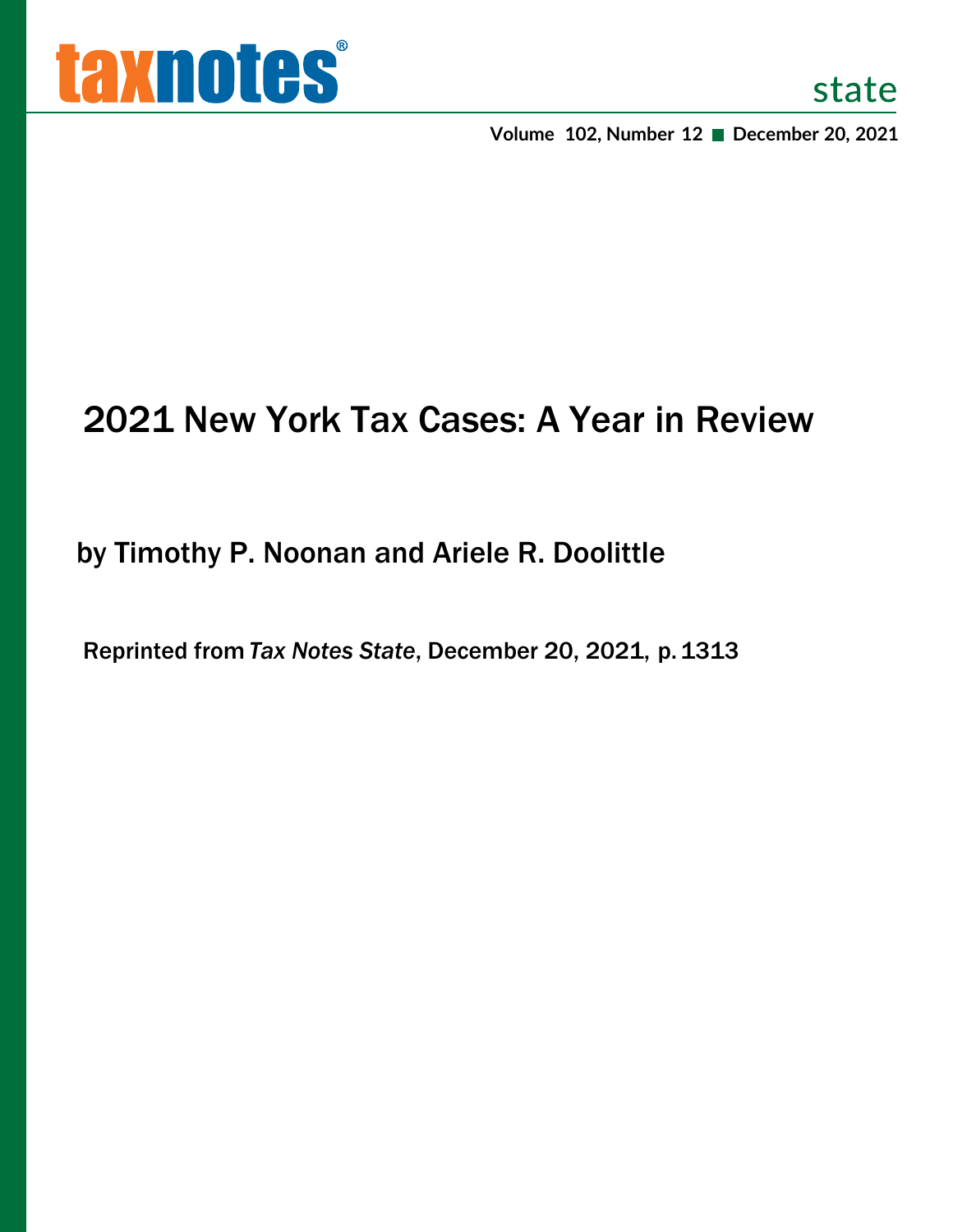# NOONAN'S NOTES

tax notes state

## **2021 New York Tax Cases: A Year in Review**

**by Timothy P. Noonan and Ariele R. Doolittle**

some of the more notable ones coming from the New York administrative tribunals and the courts. **Sales Tax Cases**

### **Matter of 1Life Healthcare Inc.**

York's tax appeals systems — perhaps unlike many other courts across the country — stayed more or less operational during most of the pandemic, 2021 brought a bevy of new tax cases for us SALT nerds. In this article, we'll look at

First, and hot off the presses, in this determination issued late in November,<sup>3</sup> an administrative law judge ruled for the taxpayer in a case involving the taxability of annual membership fees paid by users of a software service. The annual fee was paid by consumers to access a membership-based service that the taxpayer provided to patients of a medical practice through the taxpayer's proprietary technology platform. The services provided by the taxpayer were nonclinical, personal services such as booking medical appointments, assisting with billing and insurance inquiries, confirming prescription orders and refills, and wellness and behavioral coaching. Some of these services were delivered via phone, via email, or in person, but others were provided through messaging in the mobile app and web portal — and there is where the issue arose. The parties agreed that these services were otherwise not taxable, but the tax department argued that because of the technology functions provided through the mobile application and web portal, the taxpayer was selling taxable pre-written software.

The ultimate issue here revolved around the primary function test, often called the true object

Timothy P. Noonan

Ariele R. Doolittle

Timothy P. Noonan is a partner and Ariele R. Doolittle is a senior associate in the New York office of Hodgson Russ LLP.

In this installment of Noonan's Notes, Noonan and Doolittle examine some of the more notable state and local tax cases coming out of New York in 2021, including matters addressing residency and the sales tax primary function test.

This year was just another boring, ho-hum year in the tax world, with not much going on, right? We're guessing our readers would have a different view. And by the looks of this year-end edition of *Tax Notes State*, this past year was anything but boring for us state and local tax folks. Indeed, for New York tax practitioners, 2021 brought an increase in tax rates, a huge (and continuing) migration of taxpayers out of New York, $^1$  the explosion of telecommuting and tax issues therein, $\lambda^2$  and stepped-up enforcement by the New York tax department. Plus, since New

1 *See* Timothy P. Noonan and Emma M. Savino, "COVID-19: The Year of the Great Migration," *Tax Notes State*, Mar. 1, 2021, p. 897.







<sup>&</sup>lt;sup>3</sup><br>Matter of 1Life Healthcare Inc., DTA No. 829434 (N.Y. Div. Tax App., Nov. 10, 2021).

<sup>2</sup> Noonan and Savino, "New York's Convenience Rule: Under the COVID Microscope," *Tax Notes State*, May 31, 2021, p. 893.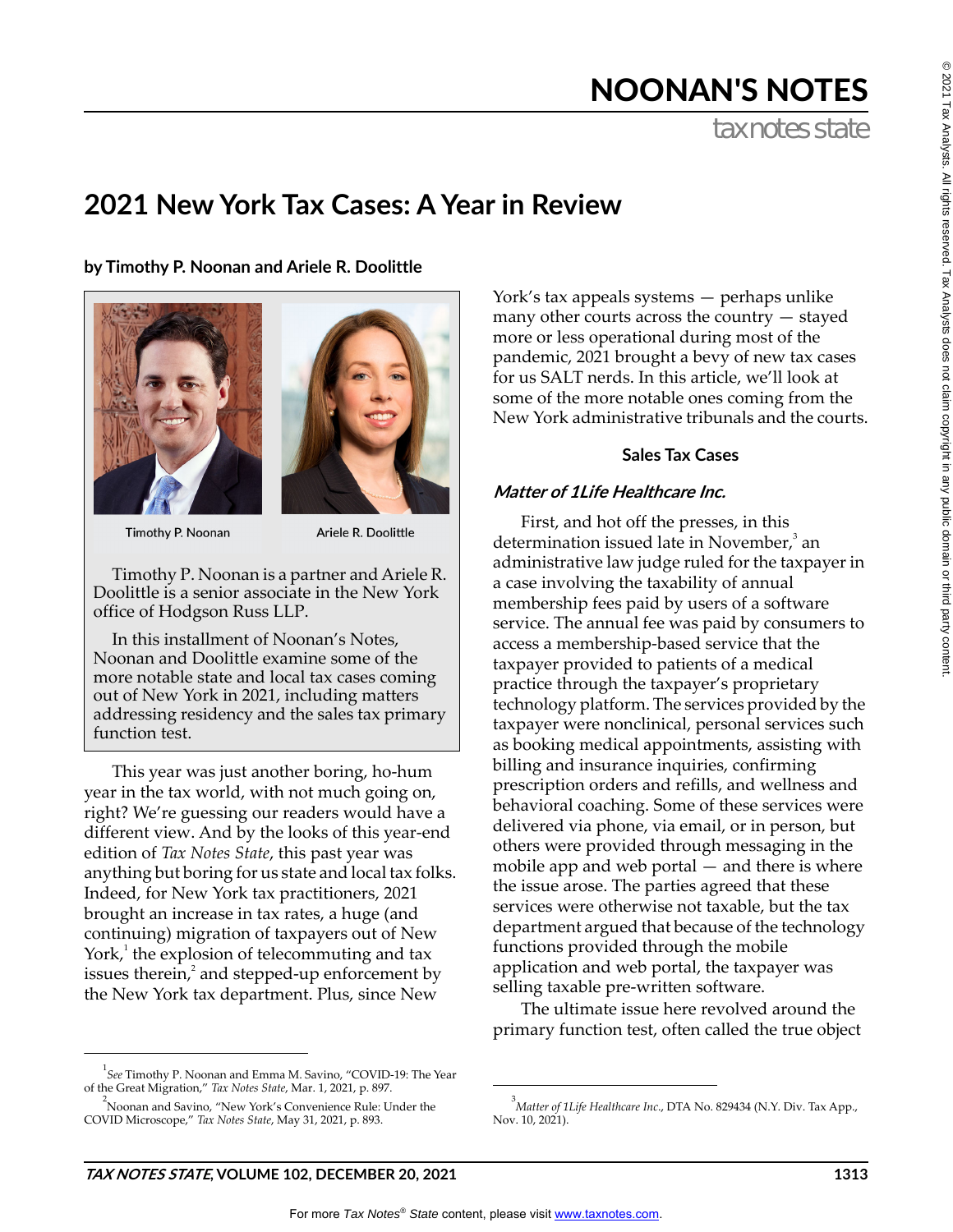test in other jurisdictions. Under this test, courts are required to look at the overall service offering in its entirety, "as opposed to reviewing the service by components or by the means in which the service is effectuated."4 In other words, the question is what the purchaser was actually buying — what the primary function of the service was. And in this case, the ALJ held that the primary function of the taxpayer's service was providing "care navigation services associated with the administrative part of its members' medical needs." And since these services are not among the enumerated taxable services under N.Y. Tax Law section 1105(c), the ALJ held that the membership fee was not subject to sales tax. The fact that the services were sometimes delivered via a mobile application or web portal didn't transform the service into a sale of software.

This is a good win for the taxpayer, of course, but it's a little surprising that the tax department chose to take this one on in the first place. When initially confronted with internet or software situations, the department did seem to take a "tax first, ask questions later" approach in a lot of audits, basically arguing that any service that involved software or the internet was tainted as the sale of software. But in more recent years, after issuing dozens of advisory opinions on softwarerelated issues, the department seemed to take a more nuanced approach, recognizing the limitations created by the primary function test and making reasonable distinctions on the taxability of service offerings based on that analysis. The taxpayer here somehow slipped through the cracks; this appears to be the kind of case the tax department would not have taken on five or six years ago.

#### **Matter of Dynamic Logic**

This case<sup>5</sup> highlights the other side of the primary function analysis and focuses on the difficulty in differentiating between nontaxable consulting services and taxable information services. The ALJ ruled against the taxpayer and found that its services, which measured and

reported the effectiveness of clients' advertising campaigns, were taxable information services subject to sales tax. Applying the primary function test, the ALJ observed that "to be an information service, the taxpayer's primary function must be the business of furnishing information, including the services of collecting, compiling or analyzing information and furnishing reports thereof" and noted that the mere fact that information is being transferred will not create a taxable event. The taxpayer argued that the primary function of its service was providing a consulting service. The ALJ, however, found that "its primary function is to collect information regarding the effectiveness of its clients' advertising by conducting surveys, analyze that information, and furnish that information and analysis to its clients via reports," which she concluded rendered it a taxable information service. In doing so, the ALJ said the taxpayer's services fell "squarely within the realm of N.Y. Tax Law section  $1105(c)$ ," explaining that the "process of collecting, compiling and analyzing information is the very essence of an information service." Further, the fact that the survey data could be shared by the taxpayer's clients and was included in the benchmarking product rendered the statutory exclusion for "the furnishing of information which is personal or individual in nature and which is not or may not be substantially incorporated in reports furnished to other persons" inapplicable.

The case is on appeal to the tax appeals tribunal, but it's a cautionary tale about the difficulties inherent in dealing with services like consulting services in states that have a tax on information services. Indeed, every consulting service endeavors to provide information, but that alone doesn't make all consulting services taxable as information services. And often true consulting services, such as those offered in the investment-research world, are largely that specialized guidance and consultation from industry experts to help guide their clients' decision-making. But when those same services include some information, and especially when other clients get that same information, it becomes difficult to draw the line between taxable and nontaxable services.

<sup>4</sup> *See id*., citing *Matter of SSOV '81 Ltd*., DTA Nos. 810966 and 810967 (N.Y. Tax App. Trib., Jan. 19, 1995).

<sup>5</sup> *Matter of Dynamic Logic*, DTA No. 828619 (N.Y. Div. Tax App., Jan. 14, 2021).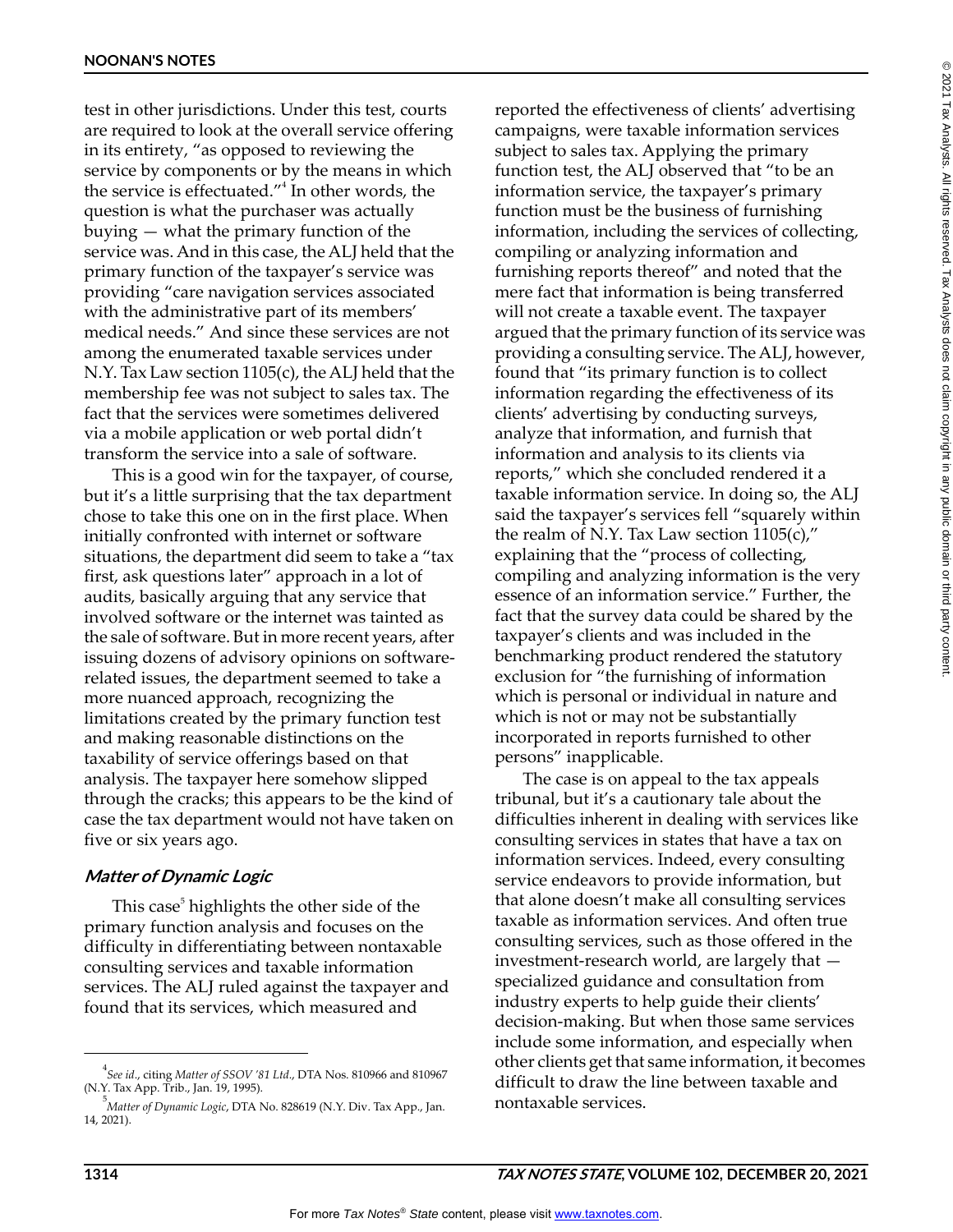### **People v. B&H Foto & Electronics Corp.**

This case<sup>6</sup> arose under New York's False Claims Act (FCA) and involved New York's sales tax rules around coupons and discounts. The rules in this area are straightforward: If the retailer offers a discount on the sales price, then it is required to collect sales tax only on the discounted amount. But if the retailer is reimbursed by another party — usually the manufacturer  $-$  for the discount, then it must collect sales tax on the full sales price, as if there were no discount.<sup>7</sup> In this case, brought by New York's attorney general under the FCA, the complaint claimed that the retailer made false claims and cheated on state sales taxes over the past 13 years by failing to pay tax on some vendor-sponsored rebates totaling at least \$67 million from 2006 to 2017. But the trial court dismissed the complaint, agreeing with the taxpayer that the instant rebate program it had in place with the manufacturer was not a true manufacturer's coupon situation, with the customer presenting a coupon for a discount for which the retailer was later reimbursed. In doing so, the court observed that two advisory opinions issued by the tax department provided "persuasive guidance" for the taxpayer's filing position, i.e., that the rebates are not calculated into receipts. For some, this case is "Exhibit A" for the notion that New York's FCA should not be used to argue technical points of law that are better left to the tax department and the tax appeals system.

#### **Income Tax Cases**

#### **Matter of Pilaro**

Our favorite topic: New York residency! This case $^8$  serves as a reminder that the taxpayer's burden of proof in statutory residency cases requires the taxpayer to "prove the negative." Under the statutory residency test in N.Y. Tax Law section  $605(b)(1)(B)$ , an individual is taxable as a full statutory resident in any year that

person (1) spends more than 183 days in the state and (2) maintains a permanent place of abode (PPA) for substantially all of the taxable year.

In this case, the taxpayer was in New York for more than 183 days, so the sole issue was whether he maintained a PPA for substantially all the 2014 tax year. The taxpayer rented a small apartment in New York City from January 1 to November 1, 2014, and conceded that he became domiciled in the city on December 3, 2014, when he purchased another apartment there. But during the audit, the taxpayer declined to respond to the auditor's request for information on where he stayed during the intervening period — from November 1 to December 3, 2014 — and the taxpayer testified vaguely at the hearing that he stayed with friends in the city. The ALJ observed that, to defeat the assessment against him, it was the taxpayer's burden to prove a negative — that is, that he did not maintain a PPA in the city for more than 11 months of the year. Noting that the two apartments were maintained by the taxpayer for an aggregate period of "11 months exactly," and in light of the taxpayer's failure to submit any evidence proving that he did *not* maintain a PPA in New York during the intervening period, the ALJ concluded that the taxpayer had not met his burden of disproving the PPA prong of the statutory residency test and therefore would be treated as a resident for the 2014 tax year.

The determination is on appeal to the tax appeals tribunal. One issue that didn't arise in the decision surrounds an issue we call the *Sobotka* rule in honor of a 2015 case we handled dealing with this rule.<sup>9</sup> There an ALJ ruled that in part-year domicile cases, only the portion of the year the taxpayer is not domiciled in New York should be considered when determining whether the "more than 183 days" test of statutory residency is met. The law was subsequently amended to provide that a taxpayer could be a resident of New York by being domiciled in New York *or* by maintaining a PPA and spending in excess of 183 full or part days in the state. But this anti-*Sobotka* legislation <sup>6</sup> was made effective prospectively, starting with *People v. B&H Foto & Electronics Corp.*, No. 452106/2019, 2021 (N.Y.

Sup. Ct., Sept. 21, 2021).

<sup>7</sup> *See* 20 NYCRR section 526.5.

<sup>8</sup> *Matter of Pilaro*, DTA No. 829204 (N.Y. Div. of Tax App., Aug. 26, 2021).

<sup>9</sup> *Matter of Sobotka*, DTA No. 826286 (N.Y. Div. Tax App., Aug. 20, 2015).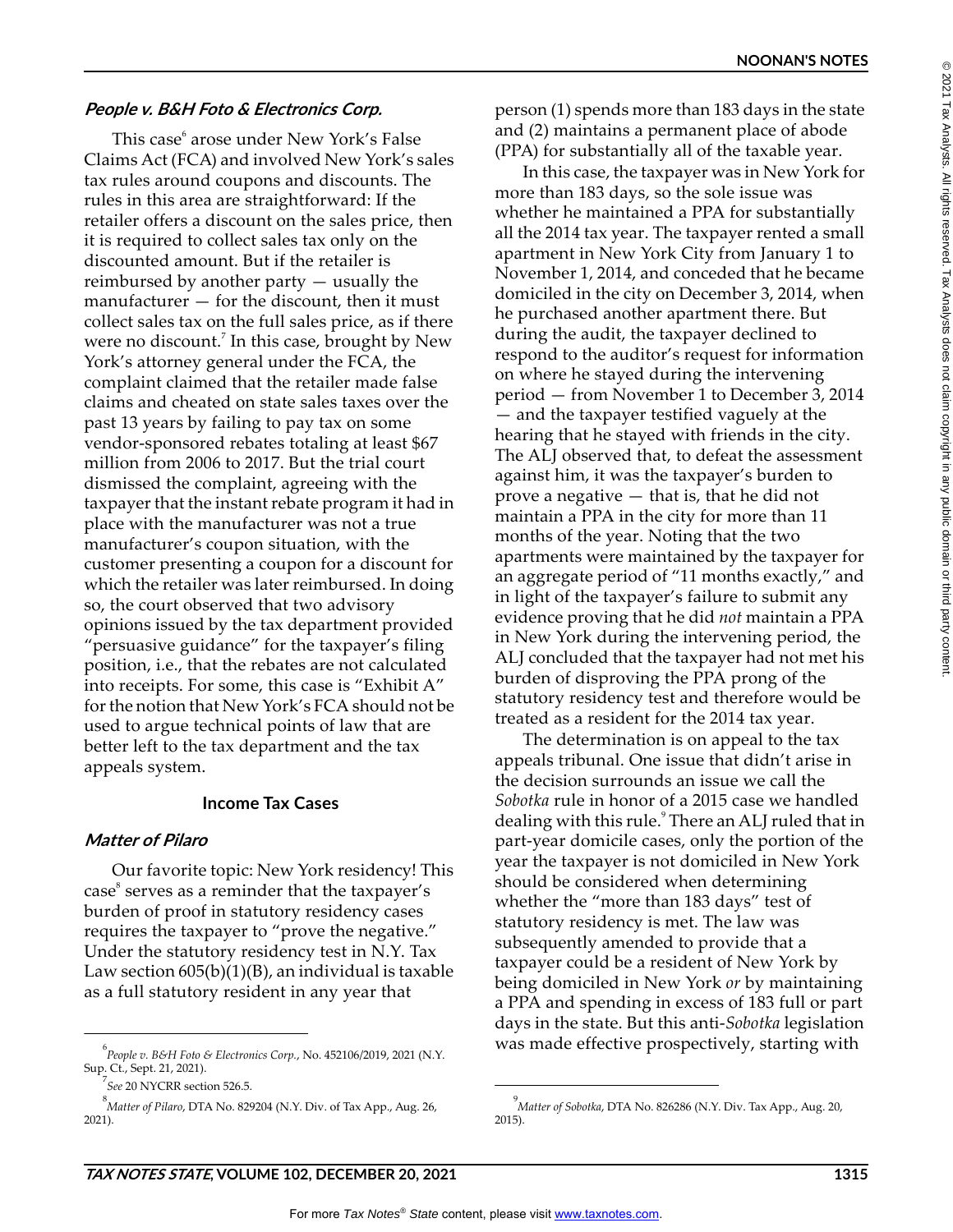the 2019 tax year, so the *Sobotka* argument could have been made here if the taxpayer were able to prove that he was in New York less than 183 days between January 1 and December 2, 2014.

#### **Matter of Obus**

In another statutory residency case $10$ <sup>th</sup> the state tax appeals tribunal held that the taxpayers' seldom used vacation home in Northville, New York, more than 200 miles from the taxpayer's office and similarly far from their home in New Jersey, qualified as a PPA since it was suitable for year-round habitation insofar as it had yearround climate control and could theoretically be used by someone year-round.<sup>11</sup> We covered this case in the *Tax Notes State*'s 2019 year-end edition, previewing it as a case to watch in 2020 (we apparently were a year early).<sup>12</sup> The case offered the tribunal the first opportunity to address whether a rarely used vacation property was sufficient to confer statutory-resident status on a New York City commuter since the New York Court of Appeals' 2014 decision in the *Gaied* case, in which New York's highest court helped redefine what it really meant for a taxpayer to have a PPA in the state.

Interestingly, in its decision, the tribunal did recognize that its prior decisions on this vacation home debate (including *Matter of Barker*, also handled by yours truly) were abrogated by *Gaied*. Score 1 for the good guys! Nonetheless, the tribunal held that even applying the new rule from *Gaied* — that the taxpayer must maintain a "residential interest" in the dwelling for it to constitute a PPA — the taxpayers in *Obus* still fell short, since it determined their use of the place as a vacation home, however infrequent, was still sufficient to show that they exercised a residential interest in the dwelling. The *Obus* case is on appeal to New York's Appellate Division, Third Department.

### **Matter of LePage**

The case<sup>13</sup> involved New York's mandatory S election rule under N.Y. Tax Law section  $660(i)$  a law that was enacted to curb tax-abusive strategies.<sup>14</sup> Historically, shareholders of a federal S corporation could elect to treat the corporation as an S corporation for New York tax purposes. Otherwise, if no election was made, the company would be treated as an S corporation for federal tax purposes and a C corporation for state tax purposes. This hybrid structure was (and is) ideal in some instances and is common in New York, sometimes because of failing to make the election and sometimes deliberately. For example, hybrid entities that are manufacturers or qualified emerging technology companies are eligible for reduced tax rates, including a 0 percent tax rate for manufacturing companies that would not apply if the company were an S corporation and the income flowed through to shareholders. However, under N.Y. Tax Law section 660(i), enacted in 2007, the state required mandatory S elections if more than 50 percent of a taxpayer's income in the year was investment income. And as is clear from the legislative history, this law was designed to close a loophole that allowed some taxpayers (usually New York residents with high net worth) to dump their investment portfolios into these hybrid structures to defer or eliminate New York taxes on investment gains.<sup>15</sup>

The taxpayers in the case were not at all in this profile. They simply owned an S corporation that sold off all its assets during the tax year at issue. But the tax department's position was that, under the language of the statute, gains from the sale of assets qualified as investment income so that the mandatory S election provisions kicked in. In the decision below, the ALJ recognized that the legislative intent of section 660(i) was not to cover transactions like this but nonetheless concluded that the statute itself was not so narrowly drawn, ultimately finding that the hybrid entities in the

 $^{\circ}$ 

<sup>10</sup> *Matter of Obus and Coulson*, DTA No. 827736 (N.Y. Tax App. Trib., Jan. 25, 2021). 11

Our firm served as amicus curiae to the tribunal in this case. *See Matter of Obus*, DTA No. 827736 (N.Y. Tax App. Trib., Oct. 1, 2020).

 $^{12}$ Noonan and Joshua K. Lawrence, "Looking Ahead in New York Taxes: Ending the Vacation Home Debate," *Tax Notes State*, Dec. 16, 2019, p. 927.

<sup>13</sup> *Matter of LePage*, DTA Nos. 828035-828038 (N.Y. Tax App. Trib., May 17, 2021).

Our firm also served as amicus curiae to the tribunal in this case. *See Matter of LePage*, DTA Nos. 828035-828038 (N.Y. Tax App. Trib., Oct. 1, 2020).

<sup>15</sup> *See* N.Y. Tax Department's Mem. in Support, Bill Jacket, L. 2007, ch. 60.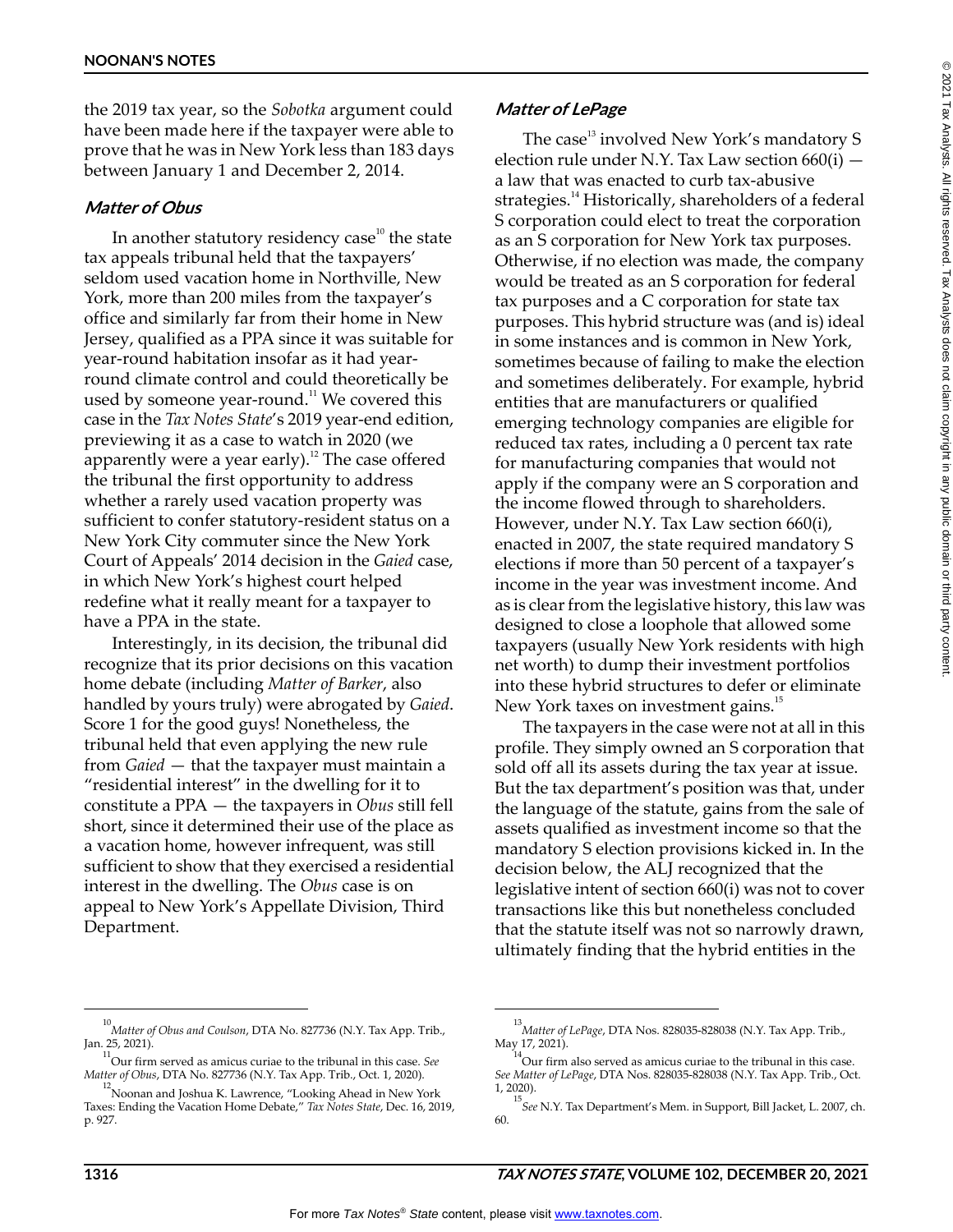case were subject to the mandatory S election. The tribunal affirmed in this decision, and the case is on appeal to the appellate division.

#### **Corporate Tax Cases**

#### **Matter of International Business Machines Corp.**

In this corporate tax case, $16$  the tax appeals tribunal affirmed the determination that royalties received from foreign affiliates were not excludable from the taxpayer's income under former Tax Law section 208.9(o)(3) because the exclusion from income is permitted only if "such royalty payments would not be required to be added back" to the income of the royalty payer. Normally we wouldn't include a case about former provisions of the tax law, but the implication of the case is interesting since it raises internal consistency questions that might escape the tribunal's review since it cannot consider facial constitutional challenges.17 From an internal consistency standpoint, if every jurisdiction applied New York's law, double taxation would be inevitable whenever the royalty payer was not taxable in the same jurisdiction as the royalty recipient. We understand that this case is on appeal to the appellate division, and we hope that the issue will be raised in that venue.

#### **Matter of Gerson Lehrman Group Inc. v. N.Y. Tax Appeals Tribunal**

This is an apportionment case involving New York City taxes,<sup>18</sup> and it came out of New York's Appellate Division, First Department. Here the court affirmed the city tribunal's decision in a case centered on the proper method for calculating the receipts factor for the city's general corporation tax (GCT). The taxpayer sold a subscription-based service that was used to access subject matter experts and consultants in a variety of disciplines. The experts and consultants — who interacted with the taxpayer's clients verbally and through consultations, written surveys, and seminars —

were non-agent independent contractors. Also, the taxpayer employed salespeople, consultant managers, and IT personnel.

For GCT purposes, NYC Admin. Code section 11-604.3(a)(2)(B) provides that receipts from "services performed within the city" are allocated to the city but is silent when services are considered performed in the city, whose services are counted in the math, and so forth. GCT rule section 11-65(b)(1) states that all amounts received by the taxpayer in payment for services performed in New York City are allocable to the city "irrespective of whether such services were performed by employees or agents of the taxpayer, by subcontractors, or by any other persons." GCT rule section 11-65(b)(3)(i) further states that when a taxpayer receives payment "for services within and without New York City, the amount attributable to services within New York City is to be determined on the basis of the relative values of, or amounts of time spent in performance of, such services within and without" the city.

To compute the receipts factor for its services, the taxpayer argued that only the services performed by the experts and consultants should be included. In this vein, the taxpayer asserted that the services performed by its other employees, such as salespeople, consultant managers, and IT personnel, should be omitted. Since the experts and consultants were mainly located outside the city, and the other employees, such as salespeople, consultant managers, and IT personnel, were mainly located within New York City, the result was a lower receipts factor for GCT purposes. The tribunal disagreed, and the appellate division affirmed, finding that the city tribunal correctly "focused its inquiry upon the nature of [the taxpayer's] business and the personnel who contributed to the performance of the service [it] provided, which included [its] salespeople, IT staff, and consulting managers," and that the compensation for those employees must be accounted for in determining the corporation's receipts factor.

This decision illustrates how difficult it is to apply the services performed rule when you have lots of different employees doing lots of different things for clients. Indeed, even within the decisions in the case, the variety of approaches

<sup>16</sup> *Matter of International Business Machines Corp.*, DTA Nos. 827825, 827997, and 827998 (N.Y. Tax App. Trib., Mar. 5, 2021).

<sup>17</sup> *See Matter of Obus*, DTA No. 827736.

<sup>18</sup> *Matter of Gerson Lehrman Group Inc. v. NYC Tax Appeals Tribunal*, 193 A.D.3d 452 (1st Dep't 2021), *aff'g sub nom Matter of Gerson Lehrman Group Inc.*, 2017 WL 7053949 (N.Y.C. Tax App. Trib., Dec. 28, 2017).